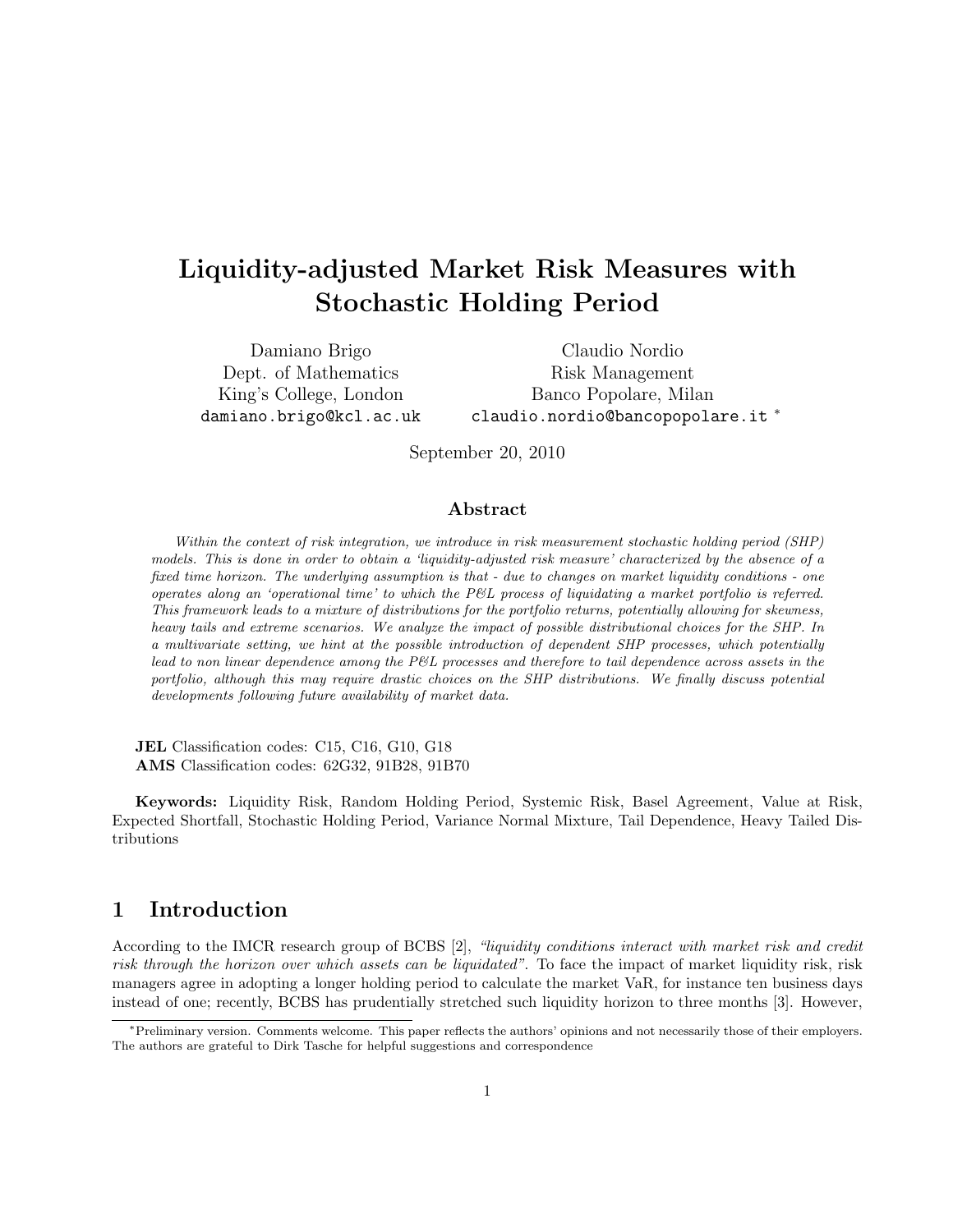even the IMCR group pointed out that "the liquidity of traded products can vary substantially over time and in unpredictable ways", and moreover, "IMCR studies suggest that banks' exposures to market risk and credit risk vary with liquidity conditions in the market". The former statement suggests a stochastic description of the time horizon over which a portfolio can be liquidated, and the latter highlights a dependence issue.

We can start by saying that probably the holding period of a risky portfolio is neither ten business days nor three months; it could, for instance, be 10 business days with probability 99% and three months with probability 1%. This is a very simple assumption but it may have already interesting consequences. Indeed, given the FSA requirement to justify liquidity horizon assumptions for the Incremental Risk Charge modelling, a simple example with the two-points liquidity horizon distribution that we develop below could be interpreted as a mixture of the distribution under normal conditions and the distribution under stressed and rare conditions.

To make the general idea more precise, it is necessary to distinguish between the two processes:

- the daily P&L of the risky portfolio;
- the P&L of disinvesting and reinvesting in the risky portfolio.

In the following we will assume no transaction costs, in order to fully represent the liquidity risk through the holding period variability. Therefore, even if the cumulative P&L is the same for the two processes above on the long term, the latter has more variability than the former, due to variable liquidity conditions in the market. If we introduce a third process, describing the dynamics of such liquidity conditions, for instance

• the process of time horizons over which the risky portfolio can be fully bought or liquidated

then the P&L is better defined by the returns calculated over such stochastic time horizons instead of on a daily basis. We will use the "stochastic holding period" (SHP) acronym for that process, which belongs to the class of positive processes largely used in mathematical finance. We define the liquidity-adjusted VaR or Expexted Shortfall (ES) of a risky portfolio as the VaR or ES of portfolio returns calculated over the horizon defined by the SHP process, which is the 'operational time' along which the portfolio manager must operate, in contrast to the 'calendar time' over which the risk manager usually measures VaR.

The paper is organized as follows. In order to illustrate the SHP model, first in a univariate case (Section 2) and then in a bivariate one (Section 3), it is considerably easier to focus on examples on (log)normal processes. A colloquial review on positive processes is outlined within Section 2, to deepen the intuition of the impact on risk measures of introducing a SHP process. Across Section 3 and Section 4, where we try to address the issue of calibration, we outline a possible multivariate model which could be adopted, in line of principle, in a top-down approach to risk integration in order to include the liquidity risk and its dependence on other risks.

### 2 A univariate case

Let us suppose to have to calculate VaR of a market portfolio whose value at time t is  $V_t$ . We call  $X_t = \ln Y_t$ , so that the log-return on the portfolio value at time  $t$  over a period  $h$  is

$$
X_{t+h} - X_t = \ln(V_{t+h}/V_t) \approx \frac{V_{t+h} - V_t}{V_t}.
$$

In order to include liquidity risk, the risk manager decides that a realistic, simplified statistics of the holding period in the future will be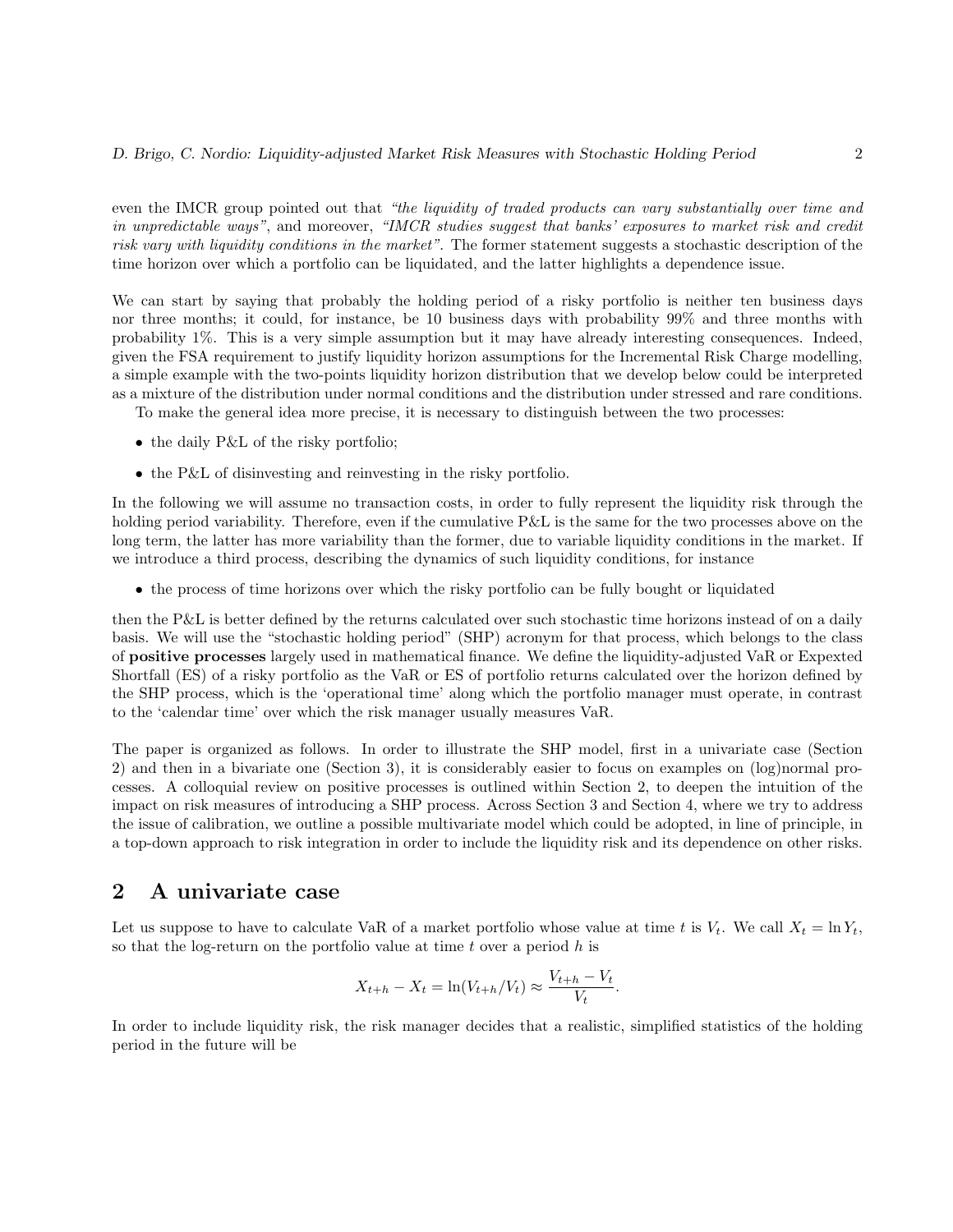| Table 1: Simplified discrete SHP |      |
|----------------------------------|------|
| Holding Period Probability       |      |
| 10                               | 0.99 |
| 75                               | 0.01 |
|                                  |      |

To estimate liquidity-adjusted VaR say at time 0, the risk manager will perform a number of simulations of  $V_{0+H_0} - V_0$  with  $H_0$  randomly chosen by the statistics above, and finally will calculate the desired risk measure from the resulting distribution. If the log-return  $X_T - X_0$  is normally distributed with zero mean and variance T for deterministic T (e.g. a Brownian motion, i.e. a Random walk), then the risk manager could simplify the simulation using  $X_{0+H_0} - X_0|_{H_0} \stackrel{d}{\sim} \sqrt{H_0} (X_1 - X_0)$  where  $|_{H_0}$  denotes "conditional on  $H_0$ ". With this practical exercise in mind, let us generalize this example to a generic  $t$ .

### 2.1 A brief review on the stochastic holding period framework

A process for the risk horizon at time t, i.e.  $t \mapsto H_t$ , is a positive stochastic process modeling the risk horizon over time. We have that the risk measure at time  $t$  will be taken on the change in value of the portfolio over this random horizon. If  $X_t$  is the log-value of the portfolio at time t, we have that the risk measure at time t is to be taken on the log-return

$$
X_{t+H_t} - X_t.
$$

For example, if one uses a 99% Value at Risk (VaR) measure, this will be the 1st percentile of  $X_{t+H_t} - X_t$ . The request that  $H_t$  be just positive means that the horizon at future times can both increase and decrease, meaning that liquidity can vary in both directions.

There is a large number of choices for positive processes: one can take lognormal processes with or without mean reversion, mean reverting square root processes, squared gaussian processes, all with or without jumps. This allows one to model the holding period dynamics as mean reverting or not, continuous or with jumps, and with thinner or fatter tails. Other examples are possible, such as Variance Gamma or mixture processes, or Levy processes.

#### 2.2 Semi-analytic Solutions and Simulations

Going back to the previous example, let us suppose that

**Assumption 1.** The increments  $X_{t+1y} - X_t$  are logarithmic returns of an equity index, normally distributed with annual mean and standard deviation respectively  $\mu_{1y} = -1.5\%$  and  $\sigma_{1y} = 30\%$ .

We suppose an exposure of 100 in domestic currency.

Before running the simulation, we recall some basic notation and formulas.

The portfolio log-returns under random holding period at time 0 can be written as

$$
P[X_{H_0} - X_0 < x] = \int_0^\infty P[X_h - X_0 < x] \, dF_{H,t}(h)
$$

i.e. as a mixture of Gaussian returns, weighted by the holding period distribution. Here  $F_{H,t}$  denotes the cumulative distribution function of the holding period at time  $t$ , i.e. of  $H_t$ .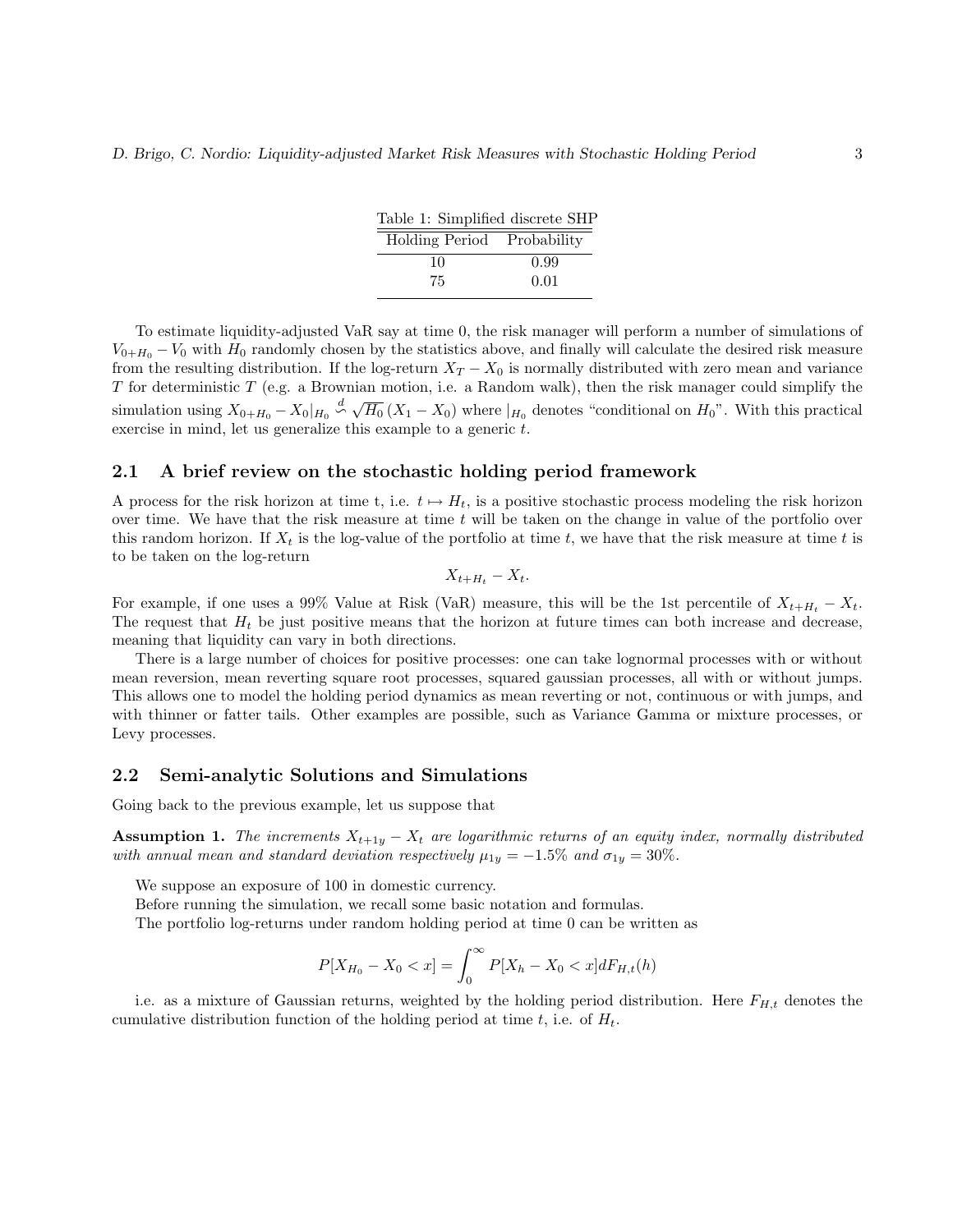Remark 2. (Mixtures for heavy-tailed and skewed distributions). Mixtures of distributions have been used for a long time in statistics and may lead to heavy tails, allowing for modeling of skewed distributions and of extreme events. Given the fact that mixtures lead, in the distributions space, to linear (convex) combinations of possibly simple and well understood distributions, they are tractable and easy to interpret. The literature on mixtures is enormous and it is impossible to do justice to all this literature here. We just hint at the fact that static mixtures of distributions had been postulated in the past to fit option prices for a given maturity, see for example [15], where a mixture of normal densities for the density of the asset log-returns under the pricing measure is assumed, and subsequently  $[12]$ ,  $[4]$ , and  $[8]$ . In the last decade  $[7]$ ,  $[6]$  and  $[1]$  have extended the mixture distributions to fully dynamic arbitrage-free stochastic processes for asset prices.

Going back to our notation,  $VaR_{t,h,c}$  and  $ES_{t,h,c}$  are the value at risk and expected shortfall, respectively, for an horizon  $h$  at confidence level  $c$  at time  $t$ , namely

$$
\mathbb{P}\{X_{t+h} - X_t > -\text{VaR}_{t,h,c}\} = c, \quad \text{ES}_{t,h,c} = -\mathbb{E}[X_{t+h} - X_t | X_{t+h} - X_t \le -\text{VaR}_{t,h,c}].
$$

In the gaussian log-returns case where

$$
X_{t+h} - X_t
$$
 is normally distributed with mean  $\mu_{t,h}$  and standard deviation  $\sigma_{t,h}$  (1)

we get

$$
VaR_{t,h,c} = -\mu_{t,h} + \Phi^{-1}(c)\sigma_{t,h}, \quad ES_{t,h,c} = -\mu_{t,h} + \sigma_{t,h}p(\Phi^{-1}(c))/(1-c)
$$

where p is the standard normal probability density function and  $\Phi$  is the standard normal cumulative distribution function.

In the following we will calculate VaR and Expected Shortfall referred to a confidence level of 99.96%, calculated over the fixed time horizons of 10 and 75 business days, and under SHP process with statistics given by Table 1, using Monte Carlo simulations. Each year has 250 (working) days.

| Table 2: SHP distributions and Market Risk |             |            |           |            |  |  |  |  |
|--------------------------------------------|-------------|------------|-----------|------------|--|--|--|--|
| Holding Period                             | VaR 99.96\% | (analytic) | ES 99.96% | (analytic) |  |  |  |  |
| constant 10 b.d.                           | 20.1        | (20.18)    | 21.7      | (21.74)    |  |  |  |  |
| constant 75 b.d.                           | 55.7        | (55.54)    | 60.0      | (59.81)    |  |  |  |  |
| SHP (Bernoulli $10/75$ , $p_{10} = 0.99$ ) | 29.6        | (29.23)    | 36.1      | (35.47)    |  |  |  |  |

More generally, we may derive the VaR and ES formulas for the case where  $H_t$  is distributed according to a general distribution

$$
\mathbb{P}(H_t \le x) = F_{H,t}(x), \quad x \ge 0
$$

and

$$
\mathbb{P}(X_{t+h} - X_t \leq x) = F_{X,t,h}(x).
$$

We define VaR and ES under a random horizon  $H_t$  at time t and for a confidence level c as

$$
\mathbb{P}\{X_{t+H_t} - X_t > -\text{VaR}_{H,t,c}\} = c, \quad \text{ES}_{H,t,c} = -\mathbb{E}[X_{t+H_t} - X_t | X_{t+H_t} - X_t \le -\text{VaR}_{H,t,c}].
$$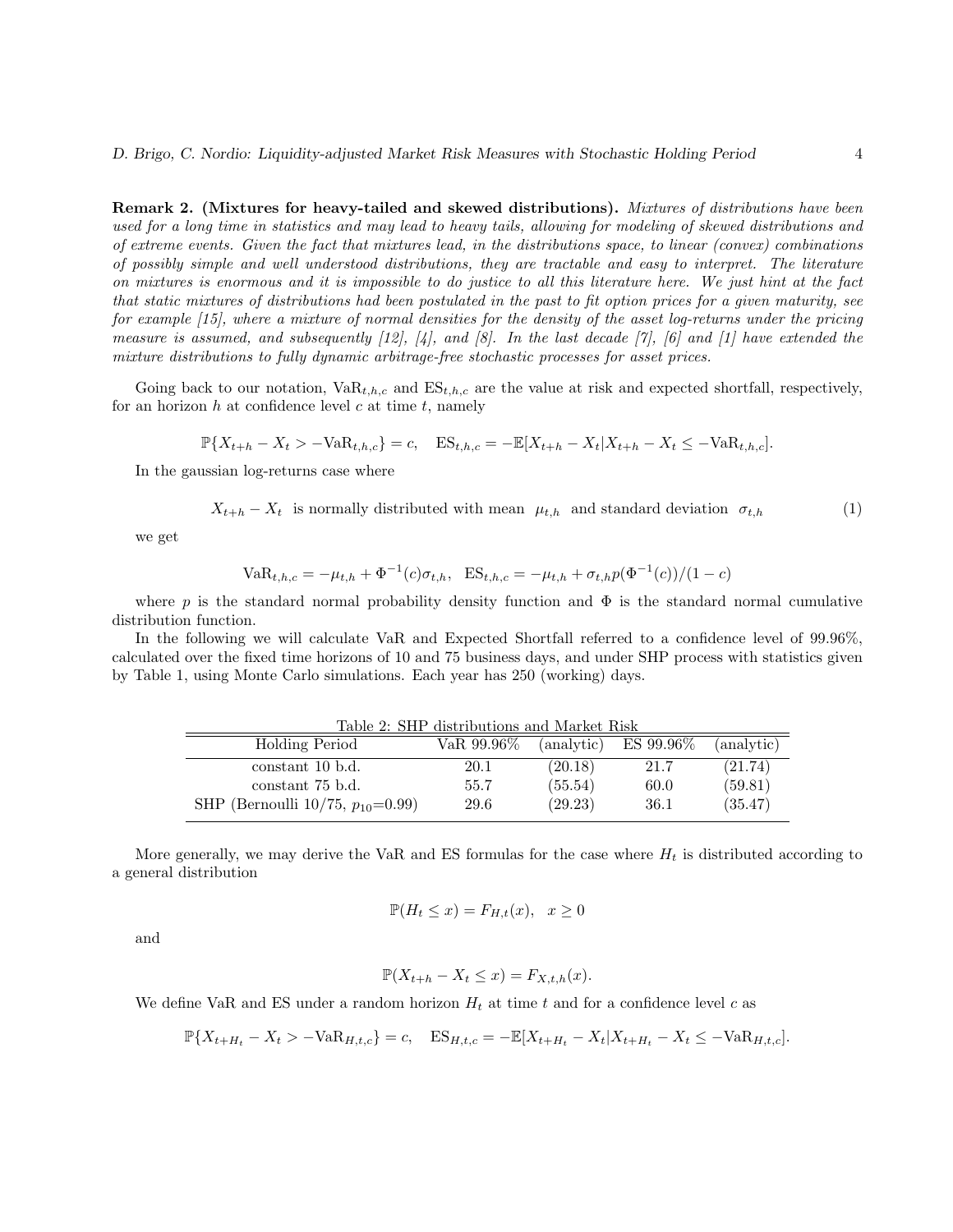Using the tower property of conditional expectation it is immediate to prove that in such a case  $VaR_{H,tc}$ obeys the following equation:

$$
\int_0^\infty (1 - F_{X,t,h}(-\text{VaR}_{H,t,c}))dF_{H,t}(h) = c
$$

whereas  $ES_{H,t,c}$  is given by

$$
ES_{H,t,c} = -\frac{1}{1-c} \int_0^{\infty} \mathbb{E}[X_{t+h} - X_t | X_{t+h} - X_t \le -\text{VaR}_{H,t,c}] \text{Prob}(X_{t+h} - X_t \le -\text{VaR}_{H,t,c}) dF_{H,t}(h)
$$

For the specific Gaussian case (1) we have

$$
\int_0^\infty \Phi\left(\frac{\mu_{t,h} + \text{VaR}_{H,t,c}}{\sigma_{t,h}}\right) dF_{H,t}(h) = c
$$
  
ES<sub>H,t,c</sub> =  $\frac{1}{1-c} \int_0^\infty \left[ -\mu_{t,h} \Phi\left(\frac{-\mu_{t,h} - \text{VaR}_{H,t,c}}{\sigma_{t,h}}\right) + \sigma_{t,h} p\left(\frac{-\mu_{t,h} - \text{VaR}_{H,t,c}}{\sigma_{t,h}}\right) \right] dF_{H,t}(h)$ 

Notice that in general one can try and obtain the quantile  $VaR<sub>H,t,c</sub>$  for the random horizon case by using a root search, and subsequently compute also the expected shortfall. Careful numerical integration is needed to apply these formulas for general distributions of  $H_t$ . The case of Table 2 is somewhat trivial, since in the case where  $H_0$  is as in Table 1 integrals reduce to summations of two terms.

We note also that the maximum difference, both in relative and absolute terms, between ES and VaR is reached by the model under random holding period  $H_0$ . Under this model the change in portfolio value shows heavier tails than under a single deterministic holding period. In order to explore the impact of SHP's distribution tails on the liquidity-adjusted risk, in the following we will simulate SHP models with  $H_0$  distributed as an Exponential, an Inverse Gamma distribution<sup>1</sup> and a Generalized Pareto distribution<sup>2</sup> having parameters calibrated in order to obtain a sample with the same 99%-quantile of 75 business days:

| Distribution  | Mean | Median | 99%-q $\vert$ | $\sqrt{\text{VaR } 99.96\%}$ | VaR 99.96\% ES 99.96\% ES 99.96\% |            |             | $ES/VaR-1$ |
|---------------|------|--------|---------------|------------------------------|-----------------------------------|------------|-------------|------------|
|               |      |        |               | simulation                   | root search                       | simulation | root search |            |
| Exponential   | 16.3 | 11.3   | 75.0          | 39.0                         | 39.2                              | 44.7       | 44.7        | $14\%$     |
| Pareto        | 8.45 | 3.7    | 75            | 41.9                         | 41.9                              | 57.1       | 56.9        | 36%        |
| Inverse Gamma | 8.6  | 3.7    | 75.0          | 46.0                         | 46.7                              | 73.5       | 73.0        | $55\%$     |

Table 3: SHP statistics and resulting Market Risk

The SHP process changes the statistical nature of the P&L process: the heavier the tails of the SHP distribution, the heavier the tails of P&L distribution. Notice that our Pareto distribution has tails going to 0 at infinity with exponent around 3, as one can see immediately by differentiation of the cumulative distribution

<sup>2</sup>with scale parameter k = 9 and shape parameter  $\alpha = 2.0651$ , with cumulative distribution function  $F(x) = 1 - \left(\frac{k}{k+x}\right)^{\alpha}, x \ge 0$ , this distribution has moments up to order  $\alpha$ . So the smaller  $\alpha$ , the fatter the tails. The mean is, if  $\alpha > 1$ ,  $\mathbb{E}[H_0] = k/(\alpha - 1)$ 

<sup>&</sup>lt;sup>1</sup>obtained by rescaling a distribution IG( $\frac{\nu}{2}$ ,  $\frac{\nu}{2}$ ) with  $\nu = 3$ . Before rescaling, setting  $\alpha = \nu/2$ , the inverse gamma density is  $f(x) = (1/\Gamma(\alpha))(\alpha)^{\alpha} x^{-\alpha-1} e^{-\alpha/x}, x > 0, \alpha > 0$ , with expected value  $\alpha/(\alpha-1)$ . We rescale this distribution by  $k = 8.66/(\alpha/(\alpha-1))$ and take for  $H_0$  the random variable with density  $f(x/k)/k$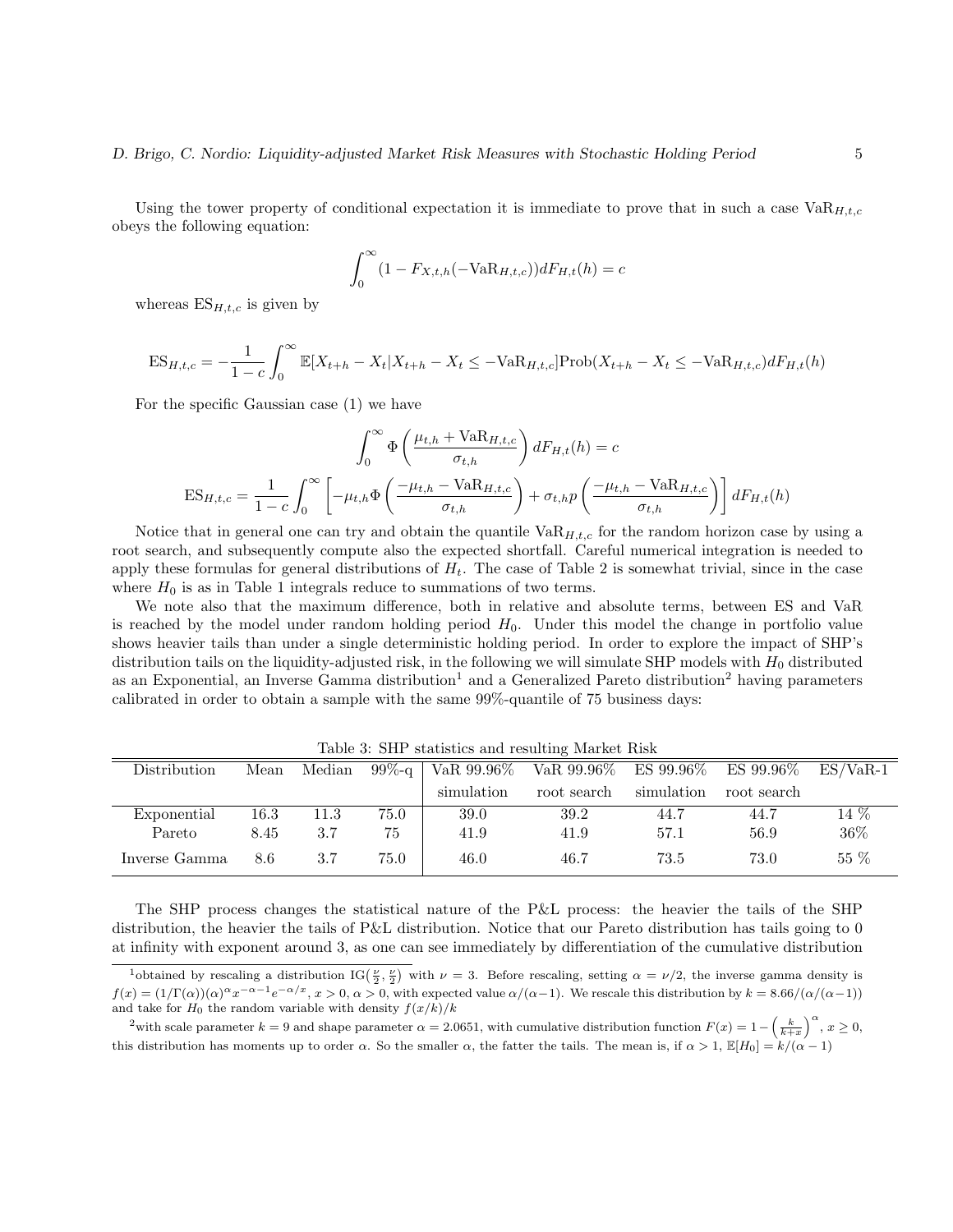function, whereas our inverse gamma has tails going to 0 at infinity with exponent about 2.5. In this example we have that the tails of the inverse gamma are heavier, and indeed for that distribution VaR and ES are larger and differ from each other more. This can change of course if we take different parameters in the two distributions.

### 3 Dependence modelling: a bivariate case

Within multivariate modelling, using a common SHP for many normally distributed risks leads to dynamical versions of the so-called normal mixtures and normal mean-variance mixtures [9].

Let the log-returns (recall  $X_t^i = \ln V_t^i$ , with  $V_t^i$  the value at time t of the i-th asset)

$$
X_{t+h}^1 - X_t^1, \dots, X_{t+h}^m - X_t^m
$$

be normals with means  $\mu_{t,h}^1, \ldots, \mu_{t,h}^m$  and covariance matrix  $Q_{t,h}$ .

Then

$$
P[X_{t+H_t}^1 - X_t^1 < x_1, \ X_{t+H_t}^m - X_t^m < x_m] = \int_0^\infty P[X_{t+h}^1 - X_t^1 < x_1, \ X_{t+h}^m - X_t^m < x_m] \, dF_{H,t}(h)
$$

is distributed as a mixture of multivariate normals, and a portfolio  $V_t$  of the assets  $1, 2, ..., m$  whose log-returns  $X_{t+h} - X_t$  ( $X_t = \ln V_t$ ) are a linear weighted combination  $w_1, ..., w_m$  of the single asset log-returns  $X_{t+h}^i - X_t^i$ would be distributed as

$$
P[X_{t+H_t} - X_t < z] = \int_0^\infty P[w_1(X_{t+h}^1 - X_t^1) + \dots + w_m(X_{t+h}^m - X_t^m) < z]dF_{H,t}(h)
$$

In particular, in analogy with the unidimensional case, the mixture may potentially generate skewed and fat-tailed distributions, but when working with more than one asset this has the further implication that VaR is not guaranteed to be subadditive on the portfolio. Then the risk manager who wants to take into account SHP in such a setting should adopt a coherent measure like Expected Shortfall.

A natural question at this stage is whether the adoption of a common SHP can add dependence to returns that are jointly Gaussian under deterministic calendar time, perhaps to the point of making extreme scenarios on the joint values of the random variables possible.

Before answering this question, one needs to distinguish extreme behaviour in the single variables and in their joint action in a multivariate setting. Extreme behaviour on the single variables is modeled for example by heavy tails in the marginal distributions of the single variables. Extreme behaviour in the dependence structure of say two random variables is achieved when the two random variables tend to take extreme values in the same direction together. This is called tail dependence, and one can have both upper tail dependence and lower tail dependence. More precisely, but still loosely speaking, tail dependence expresses the limiting proportion according to which the first variable exceeds a certain level given that the second variable has already exceeded that level. For a formal definition we refer, for example, to [9].

In case the returns of the portfolio assets are jointly Gaussian with correlations smaller than one, the adoption of a common random holding period for all assets does not add tail dependence, unless the commonly adopted random holding period has a distribution with power tails. Hence if we want to rely on one of the random holding period distributions in our examples above to introduce upper and lower tail dependence in a multivariate distribution for the assets returns, we need to adopt a common random holding period for all assets that is Pareto or Inverse Gamma distributed. Exponentials, Lognormals or discrete Bernoulli distributions would not work. This can be seen to follow for example from properties of the normal variance-mixture model, see for example [9], page 212 and also Section 7.3.3.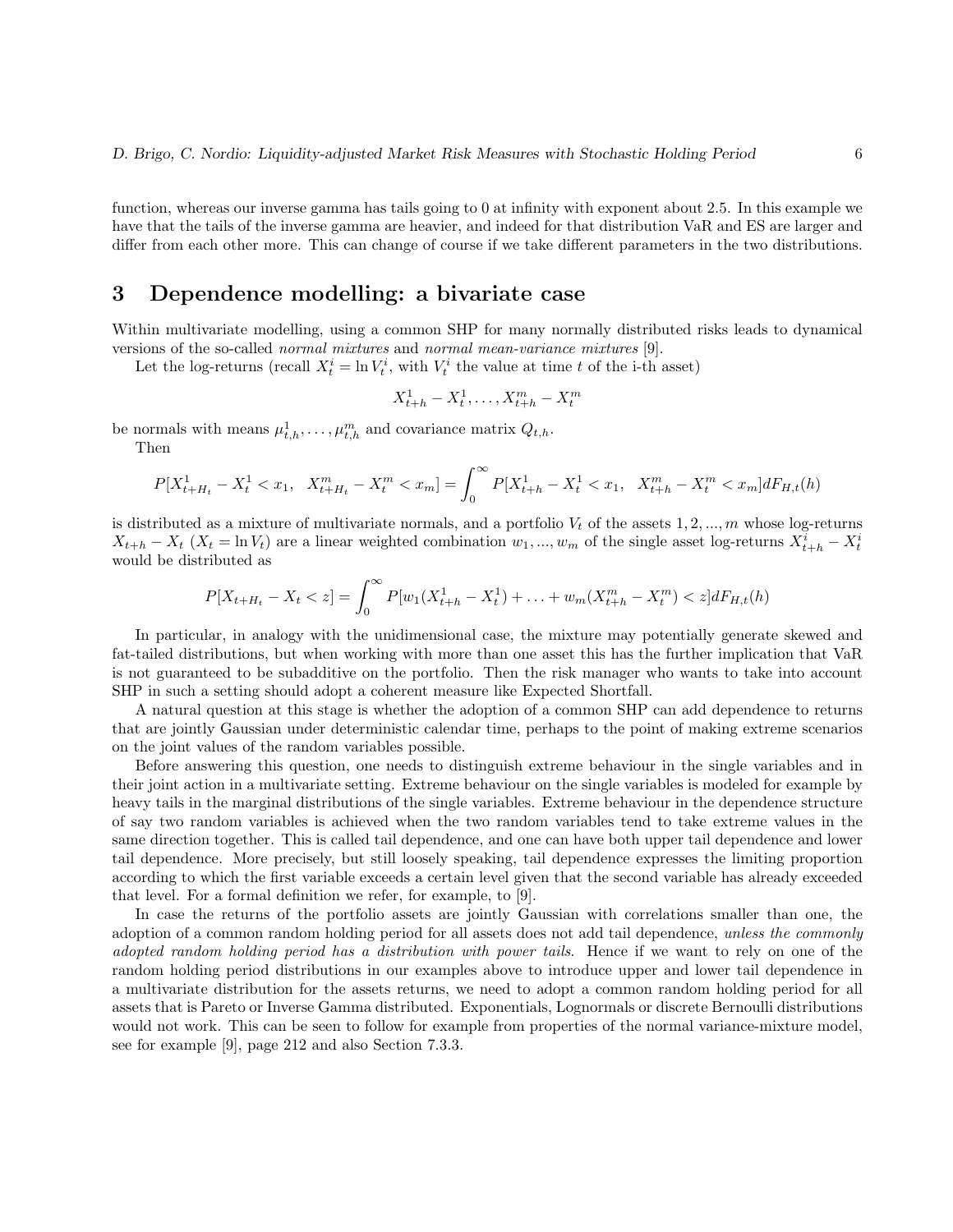D. Brigo, C. Nordio: Liquidity-adjusted Market Risk Measures with Stochastic Holding Period 7

A more specific theorem that fits our setup is Theorem 5.3.8 in [14]. We can write it as follows with our notation.

Proposition 3. A common random holding period with less than power tails does not add tail dependence to jointly Gaussian returns. Assume the log-returns to be  $W_t^i = \ln V_t^i$ , with  $V_t^i$  the value at time t of the *i*-th asset,  $i = 1, 2$ , where

$$
W_{t+h}^1 - W_t^1, W_{t+h}^2 - W_t^2
$$

are two correlated Brownian motions, i.e. normals with zero means, variances h and instantaneous correlation less than 1 in absolute value:

$$
d\langle W^1, W^2 \rangle_t = dW_t^1 \, dW_t^2 = \rho_{1,2} dt, \quad |\rho_{1,2}| < 1.
$$

Then adding a common non-negative random holding period  $H_0$  independent of W's leads to tail dependence in the returns

$$
\color{blue}W_{H_0}^1, W_{H_0}^2
$$

if and only if  $\sqrt{H_0}$  is regularly varing at  $\infty$  with index  $\alpha > 0$ .

Theorem 5.3.8 in [14] also reports an expression for the tail dependence coefficients as functions of  $\alpha$  and of the survival function of the student t distribution with  $\alpha + 1$  degrees of freedom.

Summarizing, if we work with power tails, the heavier are the tails of the common holding period process  $H$ , the more one may expect *tail dependence* to emerge for the multivariate distribution: by adopting a common SHP for all risks, dependence could potentially appear in the whole dynamics, in agreement with the fact that liquidity risk is a systemic risk.

Moreover, at least from a theoretical point of view, it could be interesting to model other kinds of dependence than the one stemming purely from a common holding period with power tails. One could have two different holding periods that are themselves dependent on each other rather than being just identical (maximum dependence case). Our above analysis points out that, unless we adopt power tail laws for the holding periods, we have no hope to add upper tail dependence to the assets with jointly normal returns by means of dependent random holding periods.

We will investigate this aspect in further research, but this may require, besides the adoption of power tail laws for the random holding periods, abandoning the Gaussian distribution for the basic assets under deterministic calendar time.

### 4 Calibration over liquidity data

We are aware that multivariate SHP modelling is a purely theoretical exercise and that we just hinted at possible initial developments above. Nonetheless, a lot of financial data is being collected by regulators, providers and rating agencies, together with a consistent effort on theoretical and statistical studies. This will possibly result in available synthetic indices of liquidity risk grouped by region, market, instrument type, etc. For instance, Fitch already calculates market liquidity indices on CDS markets worldwide, on the basis of a scoring proprietary model.

Dependences between liquidity, credit and market risk It could be an interesting exercise to calibrate the dependence structure (e.g. copula function) between a liquidity index (like the Fitch's one), a credit index (like iTRAXX) and a market index (for instance Eurostoxx50) in order to measure the possible (non linear)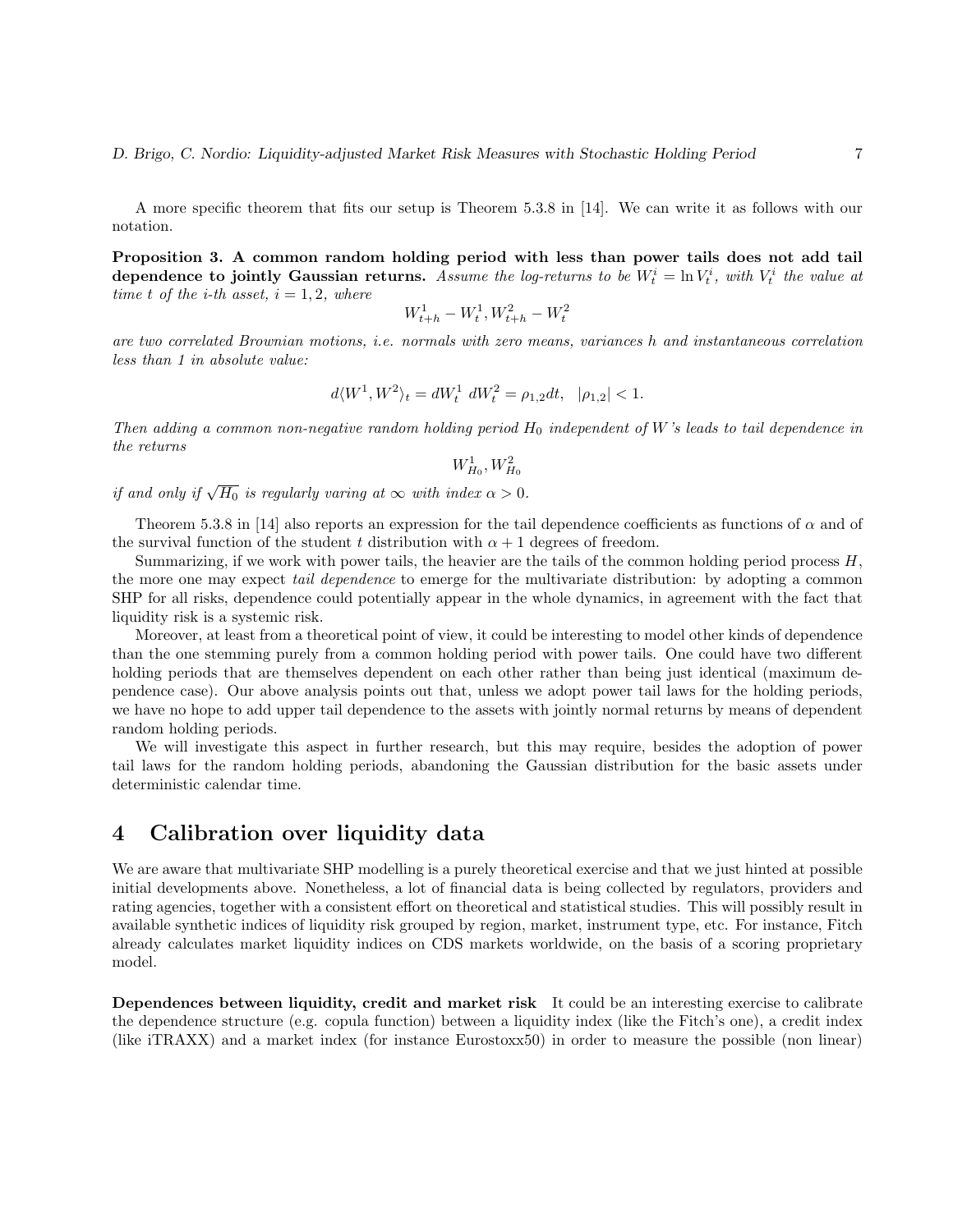dependence between the three. The risk manager of a bank could use the resulting dependence structure within the context of risk integration, in order to simulate a joint dynamics as a first step, to estimate later on the whole liquidity-adjusted VaR/ES by assuming co-monotonicity between the variations of the liquidity index and of the SHP processes.

Marginal distributions of SHPs A lot of information on SHP 'extreme' statistics of a OTC derivatives portfolio could be collected from the statistics, across Lehman's counterparties, of the time lags between the Lehman's Default Event Date and the trade dates of any replacement transaction. The data could give information on the marginal distribution of the SHP of a portfolio, in a stressed scenario, by assuming a statistical equivalence between data collected 'through the space' (across Lehman's counterparties) and 'through the time' under i.i.d. hypothesis<sup>3</sup>. The risk manager of a bank could examine a more specific and non-distressed dataset by collecting information on the ordinary operations of the business units.

# 5 Conclusions

Within the context of risk integration, in order to include liquidity risk in the whole portfolio risk measures, a stochastic holding period (SHP) model can be useful, being versatile, easy to simulate, and easy to understand in its inputs and outputs. In a single-portfolio framework, as a consequence of introducing a SHP model, the statistical distribution of P&L moves to possibly heavier tailed and skewed mixture distributions<sup>4</sup>. In a multivariate setting, the dependence among the SHP processes to which marginal P&L are subordinated, may lead to dependence on the latter under drastic choices of the SHP distribution, and in general to heavier tails on the total P&L distribution. At present, lack of synthetic and consensually representative data forces to a qualitative top-down approach, but it is straightforward to assume that this limit will be overcome in the near future.

### References

- [1] Alexander, C. (2004). Normal mixture diffusion with uncertain volatility: Modelling short and long-term smile effects. Journal of Banking & Finance 28 (12)
- [2] Basel Committee on Banking Supervision (2009) Findings on the interaction of market and credit risk, BCBS working paper No 16, May 2009, available at  $HTTP://WWW.BIS.ORG$
- [3] BASEL COMMITTEE ON BANKING SUPERVISION (2009) Guidelines for computing capital for incremental risk in the trading book, BCBS guidelines, Jul 2009, available at  $HTTP://www.BIS.ORG$
- [4] Bhupinder, B. (1998). Implied Risk-Neutral Probability Density Functions from Option Prices: A Central Bank Perspective. In Forecasting Volatility in the Financial Markets, 137-167. Edited by Knight, J., and Satchell, S. Butterworth Heinemann. Oxford.
- [5] BINGHAM, N. H., KIESEL, R., AND SCHMIDT, R. (2003). A semi-parametric approach to risk management. Quantitative Finance, 3 (6), 2003, 426-441.

<sup>&</sup>lt;sup>3</sup>a similar approach is adopted in [13] within the context of operational risk modelling

<sup>4</sup>even if the originary return process was Brownian, implying normal returns, the resulting P&L process under SHP is not: paraphrasing Geman et al. [11], it is not the time for a process to be Brownian!